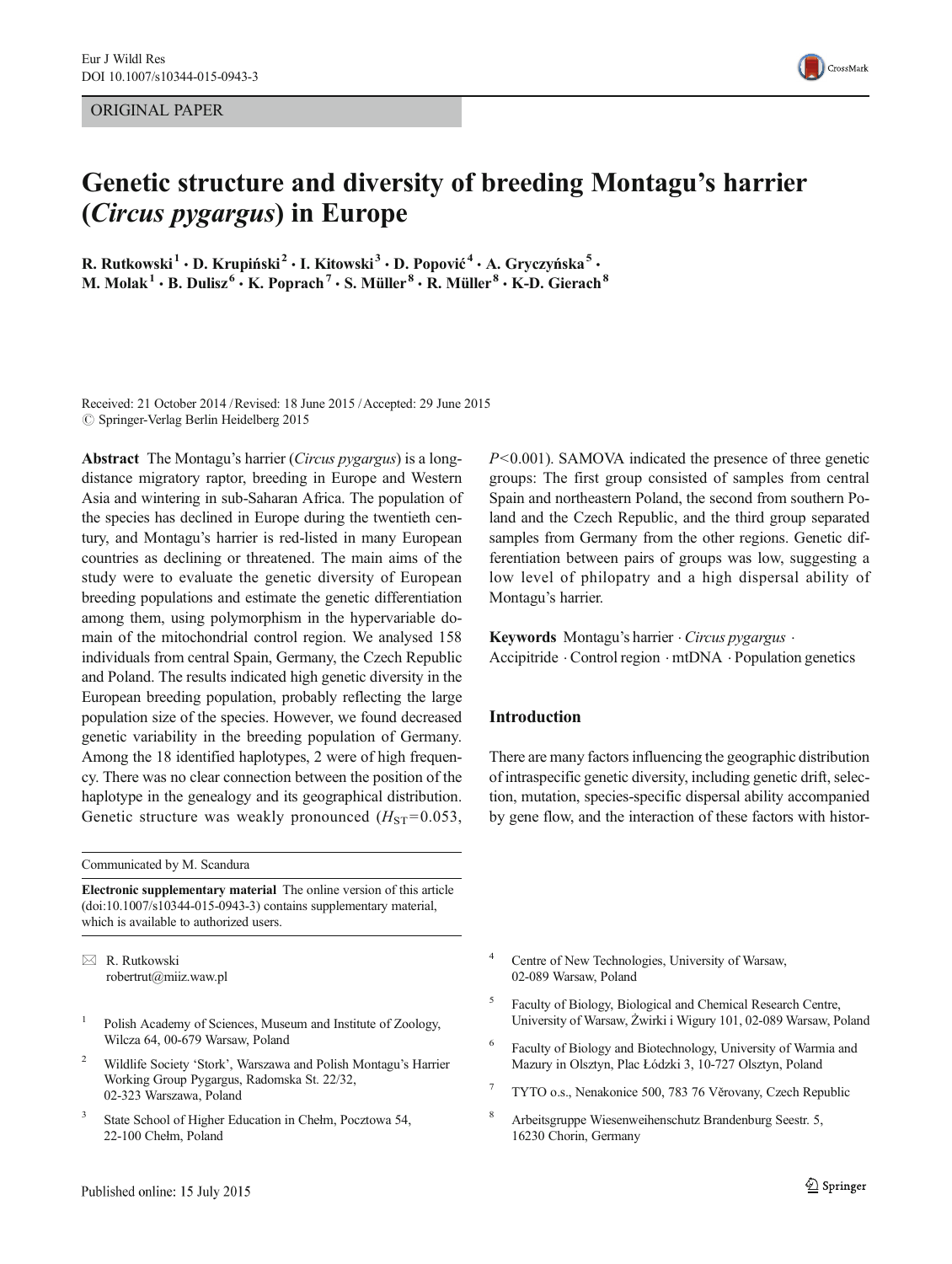ical processes, such as past demographic fluctuations and glaciations (Taberlet et al. [1998;](#page-10-0) Hewitt [2004](#page-8-0); Bazin et al. [2006](#page-8-0); Gaggiotti et al. [2009;](#page-8-0) Leffler et al. [2012\)](#page-9-0). Simultaneously, the identification and understanding of processes that influence genetic diversity in wild populations and the genetic differentiation among them are extremely important, because preserving an appropriate gene pool is a fundamental objective of wildlife conservation and management (Crozier [1997;](#page-8-0) Reed and Frankham [2003](#page-9-0); Spielman et al. [2004;](#page-10-0) Allentoft and O'Brien [2010\)](#page-8-0).

Early studies of wild animals suggested that genetic differentiation among populations of birds is generally low (Avise and Aquadro [1982;](#page-8-0) Barrowclough [1983\)](#page-8-0). This general trend was ascribed mainly to high mobility, assuring high levels of gene flow (Barrowclough [1983](#page-8-0); Crochet [2000](#page-8-0)). However, consistent accumulation of genetic data has revealed more and more examples of bird species with substantial differentiation (e.g., Rhodes et al. [1993](#page-9-0); Mundy et al. [1997](#page-9-0); Lee et al. [2001;](#page-9-0) Caizergues et al. [2003](#page-8-0); Rutkowski et al. [2012\)](#page-9-0).

Raptors of the Accipitridae family—mainly large, highly mobile and wide-ranging birds—usually present a low level of genetic structuring. High movement capacity, especially natal dispersal (Greenwood and Harvey [1982\)](#page-8-0), allows subpopulations separated by hundreds or thousands of kilometres to be genetically connected (Kretzmann et al. [2003](#page-9-0); Martínez-Cruz et al. [2004](#page-9-0); Sonsthagen et al. [2004](#page-9-0); Cadahía et al. [2007](#page-8-0)). In such cases, the pattern of differentiation is sometimes shaped by isolation-by-distance, reflecting dispersal capabilities (e.g., Mira et al. [2013](#page-9-0)). Additionally, environmental variability in temperate regions might have homogenized the genetic pool through increased dispersal and the migratory behaviour of raptors (Newton [2003;](#page-9-0) Sonsthagen et al. [2004](#page-9-0)). However, historical processes, such as isolation in glacial refugia (de Volo et al. [2013](#page-8-0)), behavioural characteristics, such as philopatry (Godoy et al. [2004\)](#page-8-0) or different migratory routes (Hull and Girman [2005\)](#page-8-0), geographical barriers (Sonsthagen et al. [2012\)](#page-9-0), isolation on islands and adaptation to island habitats (Kretzmann et al. [2003](#page-9-0)) may all have induced the appearance of significant genetic differentiation.

Montagu's harrier (*Circus pygargus*) is a long-distance migratory raptor species, wintering in sub-Saharan Africa and the Indian subcontinent, and breeding over large areas within Europe and Western Asia (Cramp and Simmons [1980](#page-8-0); Clarke [1996\)](#page-8-0). The migratory routes of the species have been thoroughly studied (Clarke [1996;](#page-8-0) Agostini and Logozzo [1997](#page-8-0); García and Arroyo [1998;](#page-8-0) Trierweiler et al. [2014\)](#page-10-0). A recent study using satellite telemetry identified three autumn migration routes for northern European harriers: via Spain, Italy and Greece (Trierweiler et al. [2014\)](#page-10-0). The authors also indicated that circular migration is rather interlinked with a clockwise loop migration of birds from eastern European breeding areas, whereas western harriers tend to travel through more western routes. The level of philopatry in the species seems to be low and independent of the sex of the birds (Limiñana et al. [2012\)](#page-9-0), while wintering areas and migration routes of harriers from different breeding populations could overlap (Trierweiler et al. [2014](#page-10-0)). A phylogeographical study based on mitochondrial DNA indicated no significant differentiation when birds were divided according to migratory routes, although low but significant genetic differentiation was found between groups of populations breeding in southwestern and northeastern Europe (García et al. [2011](#page-8-0); Rutkowski et al. [2014](#page-9-0)).

For many years, Montagu's harrier has been a rare example of a bird exhibiting substantial differences in nesting habitat between eastern and western Europe—in the eastern part of the continent, the majority of breeding pairs gathered around vast marshlands, whereas in western Europe, significantly more pairs nested in crop fields (Arroyo et al. [2002](#page-8-0)). However, during the mid-1990s, the proportion of birds nesting in crops in central and eastern Europe systematically decreased, with a simultaneous reduction of breeding pairs in wetland areas (marshes and river valleys) (Mrlík et al. [2002](#page-9-0); Krupiński et al. [2012](#page-9-0)).

In general, the population of Montagu's harrier has declined in central Europe during the twentieth century as a consequence of extensive habitat destruction and human persecution (Clarke [1996](#page-8-0); Krogulec [1997\)](#page-9-0). Since then, the species has been red-listed in many European countries as declining or threatened. The population from the Iberian Peninsula constitutes the western European stronghold of the species (García et al. [2011](#page-8-0)), whereas in central and eastern Europe, a significant decrease in the number of birds and size of populations was observed during the 1980s (Clarke [1996;](#page-8-0) Tomiałojć and Stawarczyk [2003](#page-10-0)). Since then, at least in some countries (e.g. Poland), the number of birds seems to have systematically increased (Tomiałojć and Stawarczyk [2003\)](#page-10-0). However, present trends in population size are difficult to determine.

Biological, behavioural and demographic processes that have had an impact on the European population of Montagu's harrier should influence the distribution of genetic diversity within the species. Differences in migration patterns and nesting habitats could induce the appearance of genetic structure, while different demographic trends could alter the level of genetic variability within some local populations. Although previous studies suggested a rather low level of differentiation among local populations from Europe and a lack of differences in genetic variability, they were based on mitochondrial genes (García et al. [2011](#page-8-0)) and cross-amplified microsatellites (Rutkowski et al. [2014](#page-9-0)), which could have presented excessively low polymorphism to efficiently reflect the population's genetic structure. Hence, we aimed to supplement previous data by using polymorphisms in the hypervariable domain of the mitochondrial control region. Specifically, we focused on (i) evaluating the genetic diversity of breeding Montagu's harriers, (ii) estimating the genetic differentiation among some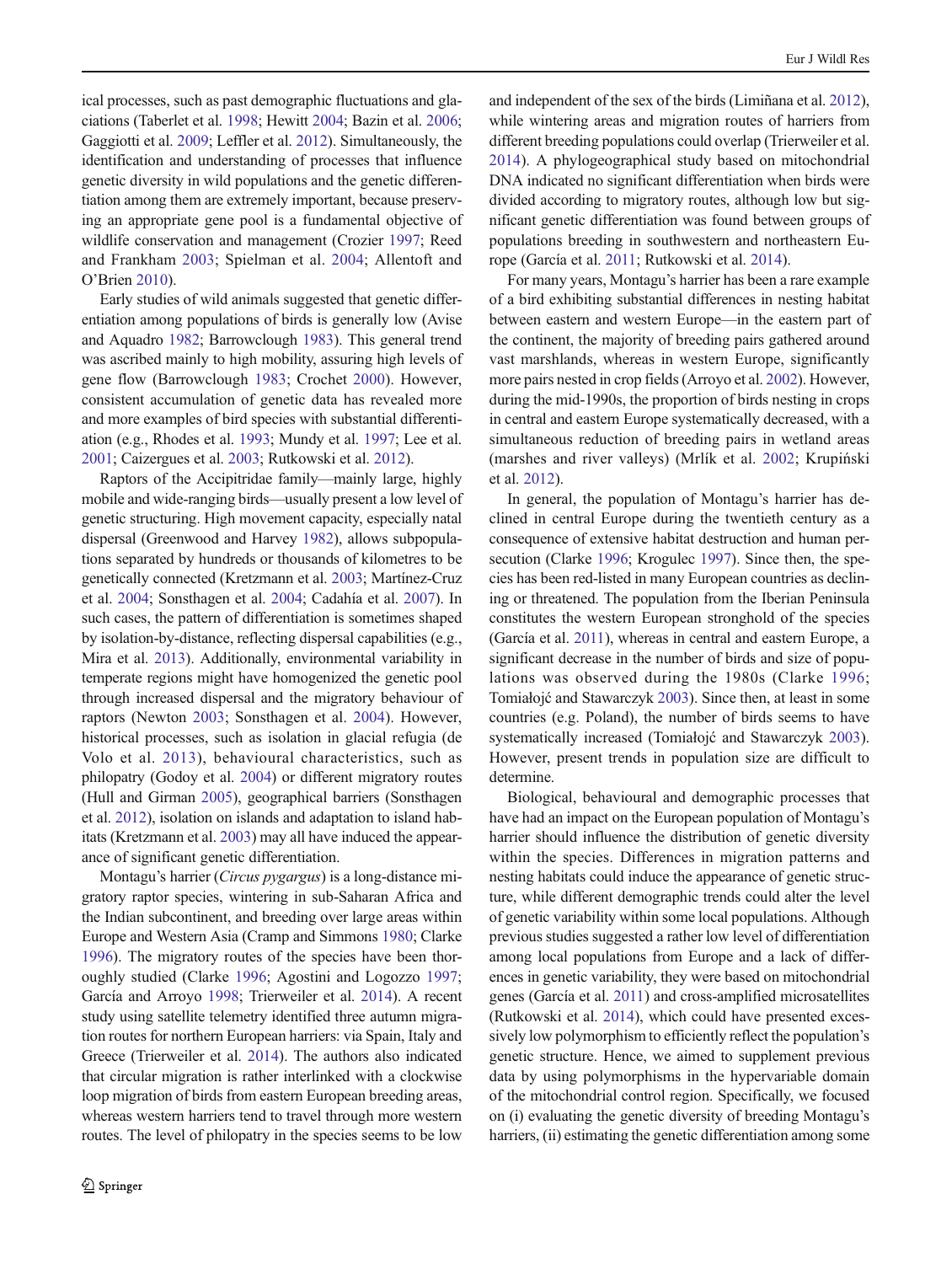European breeding areas and (iii) analysing whether recent changes in population sizes are reflected in the pattern of polymorphism of the mitochondrial DNA (mtDNA) control region.

# Material and methods

We collected feathers of Montagu's harriers in five areas of Central Europe: Germany (Brandenburg, denoted as GER-B,  $n=27$ ), the Czech Republic (Moravia, denoted as CZR-M,  $n=$ 37), Lower Silesia in southern Poland (denoted as POL-S,  $n=$ 15), the southern part of the Podlasie region of eastern Poland (denoted as POL-SP,  $n=12$ ), Northern Mazovia and the northern part of the Podlasie region in northeastern Poland (denoted as POL-NMP,  $n=21$ ), and central Spain (the area surrounding Madrid and Guadalajara Province,  $n=46$ ) (Fig. 1). In Poland, molted feathers were collected around the nest during ringing activities and nest monitoring, performed as a part of several projects to conserve the species [\(www.pygargus.pl](http://www.pygargus.pl/)) in 2007– 2011. From each nest or its surrounding area, only one feather was genetically analysed; hence, it can be assumed that only samples from unrelated individuals were included in the genetic studies. Samples from Spain, Germany and the Czech Republic were delivered by local ornithologists. Feathers in Spain were collected in 2010, in Germany in 2009 and 2011, and in the Czech Republic in 2010 and 2011. Detailed data about samples are presented in Appendix 1. The feathers were stored in separate vials, either dry or in 96 % alcohol. DNA extraction was performed using QIAamp DNA Mini Kit (Qiagen, Hilden, Germany) as previously described (Rutkowski et al. [2010\)](#page-9-0).

A fragment of mitochondrial DNA encompassing the positions of 1103 to 1937 of the complete mitochondrial genome of Accipiter gentilis (accession number NC\_011818) was amplified using primers CIR\_CRFm (5′-CACTAACCGGAGCC CTAGAA-3′) and CIR\_CRR (5′-CATATGTGAGGGCCAC CTGT-3′). Primers were designed using PRIMER3 (Rozen and Skaletsky [2000](#page-9-0)), based on complete sequences of several mitochondrial genomes of the Accipitrinae subfamily available in GenBank. The forward primer was complementary to part of cytochrome b (positions 1103–1122), and the reverse primer was located within the control region. Amplification conditions were as follows: initial denaturation of 5 min at 95 °C, 35 cycles of 30 s at 95 °C, 30 s at 59 °C, 30 s at 72 °C, and the final extension step of 5 min at 72 °C. The final amplification volume of 15 μl contained 7.5 μl Bio Mix (BioLine) and 0.2 μM of each primer. The cleanup reaction of PCR products before sequencing was performed with 1 U FastAP™ (Thermo Scientific) and 10 U Exo I (Thermo Scientific). The reaction's mixture was incubated at 37 °C for 15 min and stopped by heating at 80 °C for 15 min. The sequencing of PCR products was performed by Oligo.pl (Oligo, IBB, Warsaw, Poland). DNA sequence

Fig. 1 Distribution of sampling sites and grouping of sampling sites into geographical regions. a The overall picture; b central Europe. SPA-C Spain (central Spain, Madrid surroundings and Guadalajara Province), GER-B Germany (Brandenburg), CZR-M Czech Republic (Moravia), POL-S southern Poland (Lower Silesia), POL-SP Poland, southern part of the Podlasie region, POL-NMP Poland, northern Mazovia and northern part of the Podlasie region



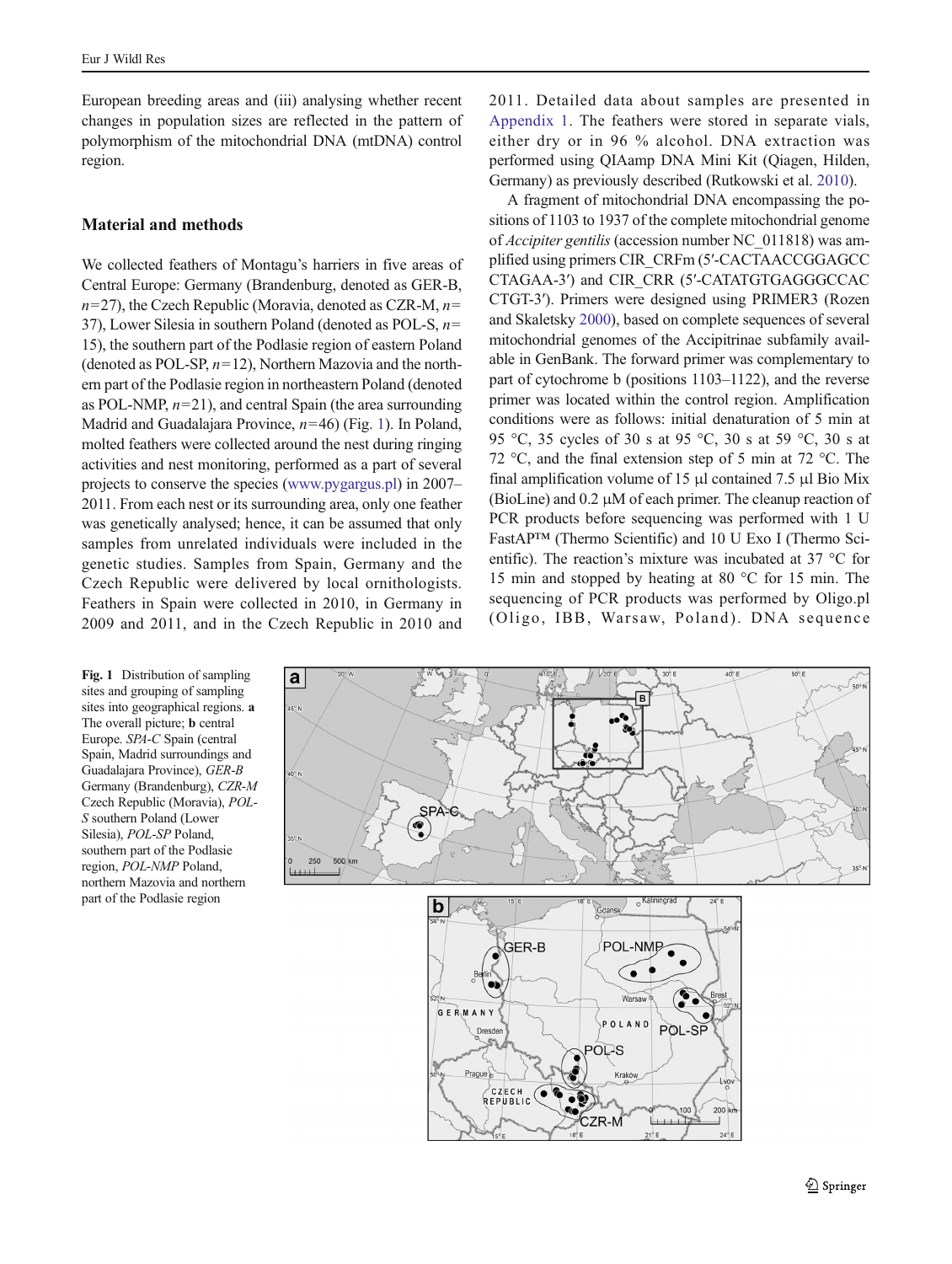chromatograms were analysed using FinchTV v.1.4.0 (Applied Biosystems). The sequences obtained in this study were aligned in BioEdit software v.7.0.5.3 (Hall [1999](#page-8-0)), and alignments were checked manually.

Although the designed primers amplified a fragment of about 800 base pairs in length, only 534 base pairs were clearly readable. The sequences were aligned with the complete mitochondrial genome of *Accipiter gentilis* (accession number NC 011818), indicating that the analysed fragment represented the 5′ end of the mitochondrial control region and corresponds to positions 1.288–1.823.

#### Data analysis

The number of haplotypes, haplotype diversity, nucleotide diversity and mean number of nucleotide differences among the haplotypes in the total sample were calculated using DNAsp 5.10 (Librado and Rozas [2009\)](#page-9-0). Then, we used SAMOVA 2.0 (Dupanloup et al. [2002](#page-8-0)) to perform a spatial analysis of the molecular variance in order to determine how well the geographic regions correspond to the genetic groups. This software defines groups of geographically homogenous populations and maximizes the proportion of genetic variance due to differences between populations  $(F_{CT})$  based on the number of groups  $(K)$  defined a priori through simulated annealing procedures. We ran SAMOVA using 100 simulated annealing procedures for  $K$  values from 2 to 5. The analysis was performed with a constraint about the geographic composition of the groups. The most likely number of groups was selected based on the highest significant  $F_{CT}$  value.

Next, we estimated the number of haplotypes, haplotype diversity, nucleotide diversity and mean number of nucleotide differences among the haplotypes  $(k)$  for each genetic group, indicated by SAMOVA. ARLEQUIN v3.5.1.2 (Excoffier and Lischer [2010\)](#page-8-0) was used to identify unique haplotypes. Haplotype richness—the number of haplotypes corrected for sample size—was estimated by rarefaction using the Contrib 1.02 program (Petit et al. [1998\)](#page-9-0). We used a rarefaction size of 25 individuals. Differences in nucleotide and haplotype diversity between pairs of genetic groups were tested with the  $t$  test in PAST (Hammer et al. [2001](#page-8-0)), using mean and standard deviation values from DNAsp and Arlequin.

A median-joining haplotype network (Bandelt et al. [1999\)](#page-8-0) was constructed in NETWORK v4.6.1.1. ([Fluxus Technology](#page-8-0) [Ltd.\)](#page-8-0).

We calculated the pairwise  $F_{ST}$  among genetic groups using both haplotype frequencies and distance among haplotypes. We applied the Kimura two-parameter model of nucleotide substitution (Kimura [1980\)](#page-9-0). The test for significance was performed with 1000 permutations. The global genetic structure based on haplotype frequencies was also estimated using  $H_{ST}$  (Hudson et al. [1992](#page-8-0); Eq. 2) in DNAsp. Significance for global estimate was determined by permutation test, using 1000 replicates.

The demographic history of each genetic group was investigated by applying two basic neutrality tests to detect past population expansion: Fu's  $F<sub>S</sub>$ , and Tajima's D tests. Both tests use the infinite site model without recombination to test for departures from selective neutrality and population equilibrium for intraspecific data. Fu's  $F_s$ , Tajima's D and related statistics show signals of an excess of rare mutations when the values are negative and significantly differ from zero. Fu's  $F<sub>S</sub>$ uses information from the haplotype distribution and has greater statistical power to detect population expansion than other available tests (Fu [1997\)](#page-8-0). Low  $F<sub>S</sub>$  values indicate an excess of single substitutions usually due to expansion. Tajima's D test compares the number of nucleotide differences between sequences and the number of differences between segregating sites. Population expansion will result in a significant negative departure from zero (Tajima [1989\)](#page-10-0). The significance of both values was determined by a coalescent simulation, using 1000 replicates in DNAsp. Because Fu ([1997](#page-8-0)) showed that in the case of  $F<sub>S</sub>$ , a significance of 0.02 was equivalent to a 0.05 level, the test was considered significant when  $P \le 0.02$ . Additionally, Fu and Li's  $D^*$  and  $F^*$  statistics were used to test for the confounding effect of background selection. Significant values are associated with selection (Fu and Li [1993](#page-8-0)). Comparing  $F_s$ ,  $D^*$  and  $F^*$  can permit population expansion to be discriminated from background selection. A significant  $F<sub>S</sub>$  with non-significant  $D^*$  and  $F^*$  supports an interpretation of population expansion, whereas the reverse indicates selection (Fu [1997\)](#page-8-0).

Additionally, we performed a Bayesian Skyline plot (BSP) reconstruction of the changes in the size of the Montagu's harrier population through time using BEAST v1.8.0 (Drummond et al. [2012](#page-8-0)). For this analysis, we pooled all 158 samples from all European locations. We used the HKY+G substitution model chosen according to the Bayesian information criterion using ModelGenerator v0.85 (Keane et al. [2006](#page-9-0)). For BEAST analysis, we used a piecewise-linear Skyline model with six groups. The perlineage substitution rate was fixed to 7.4 %  $Ma^{-1}$  [half of the divergence rate, reported for domain I of the control region (Wenink et al. [1996\)](#page-10-0) and a generation time of 4 years]. The MCMC chain was run for 100 million steps with samples taken every 10,000th step, and the first 10 % of the samples were discarded as burn-in. We checked the support for the Bayesian Skyline by rerunning the analysis using a constant population size model. Bayes factor analysis was performed by the estimation and comparison of marginal likelihoods for both models using stepping-stone and path sampling protocols (Baele et al. [2012](#page-8-0), [2013\)](#page-8-0). A separate BSP reconstruction using the same settings was also performed for each of the three groupings indicated by the SAMOVA results.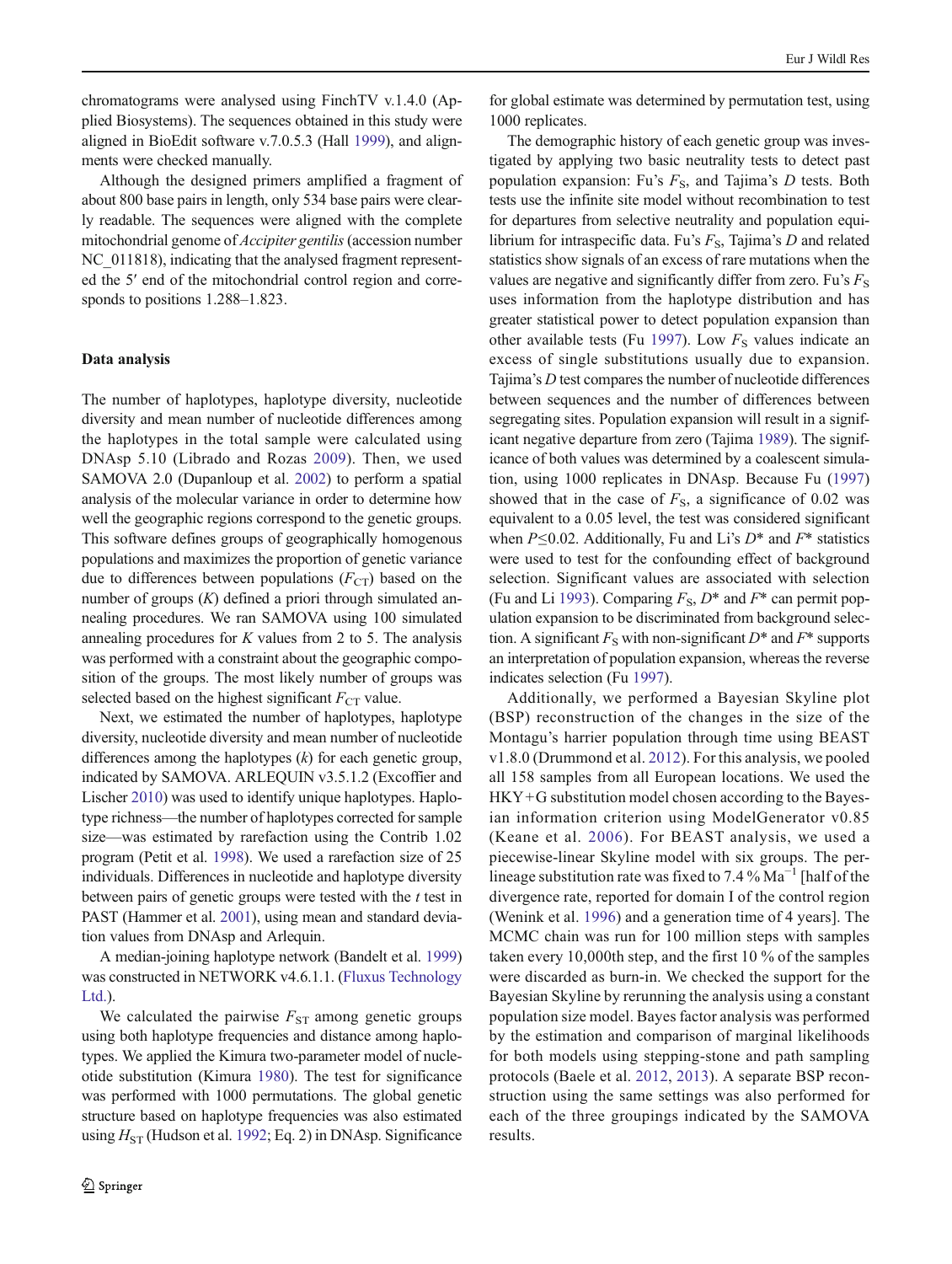#### Results

We analysed a 534 base pair long fragment of the control region for 158 Montagu's harriers. We found 12 polymorphic sites within this fragment (10 parsimony-informative sites). All variable sites represented transitions, except for one transversion. The base composition of the Montagu's harrier control region was similar to that of other bird species (Baker and Marshall [1997](#page-8-0); Ruokonen and Kvist [2002\)](#page-9-0): A, 29.02 %; C, 25.26 %; T, 30.55 %; and G, 15.18 %. Among 158 obtained sequences, we identified 18 haplotypes (GenBank Acc. no: KJ934201–KJ934218). Overall haplotype diversity was  $0.820\pm0.020$  with an associated nucleotide diversity of  $0.00269 \pm 0.0001$ . The average number of nucleotide differences among haplotypes was low  $(k=1.434,$  Table 1), indicating that in the majority of cases, pairs of haplotypes differed by a single substitution (also Fig. [2\)](#page-5-0).

Only 3 out of 18 identified haplotypes had a total frequency higher than 10 % (Table [2](#page-5-0)).

There was no clear association between the position of a unique haplotype in the median-joining network and its geographic distribution (Fig. [2\)](#page-5-0). For example, haplotypes originating from H2 (one of the three 'core haplotypes') were found in SPA-C, GER-B, CZR-M and POL-S.

The highest and only significant  $F_{CT}$  value in SAMOVA was observed under the  $K=3$  model ( $F_{CT}=0.117$ ;  $P=0.022$ ), placing the geographic regions of SPA-C, POL-NMP and POL-SP (denoted as SPA-C&POL-NMP&POL-SP) into the first genetic group, CZR-M and POL-S (denoted as CZR-M&POL-S) into the second group and separating GER-B from the other regions. The number of haplotypes was similar in the first and second group, but haplotype diversity and nucleotide diversity were higher (although not significantly) in the CZR-M&POL-S group (Table 1).

The global genetic structure was weak but significant  $(H<sub>ST</sub>=0.053, P<0.001)$ . The genetic differentiation among genetic groups indicated a low but significant  $F_{ST}$  between CR-M&POL-S and SPA-C&POL-NMP&POL-SP  $(F_{ST}$ = 0.08 and 0.06 for haplotype frequencies and genetic distance respectively,  $P < 0.05$ ) and was clearly higher when comparing these groups with GER-B (CR-M&POL-S,  $F_{ST}$ =0.152 and 0.144 for haplotype frequencies and genetic distance respectively,  $P<0.05$ ; SPA-C&POL-NMP&POL-SP,  $F_{ST}=0.158$ and 0.083 for haplotype frequencies and genetic distance respectively,  $P < 0.05$ ).

Our results indicated that Tajima's D did not deviate sig-nificantly from neutrality (Table [3](#page-6-0)). Significant  $F<sub>S</sub>$  values (Table [3\)](#page-6-0) indicating a recent expansion were found in SPA-C&POL-NMP&POL-SP and CR-M&POL-S genetic groups and in the total sample. Non-significant values of  $F^*$  and  $D^*$ indicated that selection has not influenced the distribution of genetic diversity within the analysed mtDNA region. In GER-B, we found a relatively high and positive value of  $D$ , as well as a positive  $F<sub>S</sub>$ , suggesting that this population may have suffered a recent bottleneck or is presently decreasing.

For the BEAST analysis of all samples pooled, Bayesian Skyline was strongly supported over the constant population size model with ln Bayes factors of 10.7 and 11.1 for path sampling and stepping-stone protocols, respectively. The Bayesian Skyline reconstruction showed no indication of population size decrease over the last almost 8000 years (Fig. [3\)](#page-6-0), with a median effective population size at present estimated at around 31,600 females, although with wide credibility intervals (95 % HPD, 260–250,000 females). Separate BSP reconstructions for groupings resulting from the SAMOVA analysis also did not exhibit any significant signal of changes in population size (Fig. [3](#page-6-0)).

## Discussion

In analysing single fragment of mitochondrial DNA (part of the control region), we found high genetic diversity of the Montagu's harrier in Europe. The haplotype and nucleotide diversity was slightly higher than that found previously in COI and ND1 mtDNA genes across the European breeding range of Montagu's harrier in a study comprising a broader geographic range (García et al. [2011](#page-8-0)). The authors reported

Table 1 Sample size and genetic characteristics of mtDNA CR polymorphism in Montagu's harrier in genetic groups indicated by SAMOVA and total sample

|                       | Ν   |    | $h$ [25] | U  | $H$ [SD]        | $\pi$ [SD]         | k     |
|-----------------------|-----|----|----------|----|-----------------|--------------------|-------|
| SPA-C& POL-NMP&POL-SP | 79  | 11 | 6.631    |    | $0.770$ [0.037] | $0.00225$ [0.0002] | 1.200 |
| CZR-M& POL-S          | 52  | 10 | 6.609    |    | $0.823$ [0.031] | $0.00249$ [0.0002] | 1.328 |
| GER-B                 | 27  | 4  | 3.000    |    | $0.707$ [0.054] | $0.00209$ [0.0003] | 1.664 |
| Total                 | 158 | 18 |          | 13 | $0.820$ [0.020] | $0.00269$ [0.0001] | 1.434 |
|                       |     |    |          |    |                 |                    |       |

N sample size, h number of identified haplotypes, h [25] haplotype richness, calculated from a sub-sample of 25 individuals, U number of unique haplotypes, H [SD] haplotype diversity and corresponding standard deviation,  $\pi$  [SD] nucleotide diversity and corresponding standard deviation, k average number of pairwise nucleotide differences, SPA-C Spain (central Spain, Madrid surroundings and Guadalajara Province,  $n=46$ ), GER-B Germany (Brandenburg,  $n=27$ ), CZR-M Czech Republic (Moravia,  $n=37$ ), POL-S southern Poland (Lower Silesia,  $n=15$ ), POL-SP Poland, southern part of the Podlasie region ( $n=12$ ), POL-NMP Poland, northern Mazovia and northern part of the Podlasie region ( $n=21$ )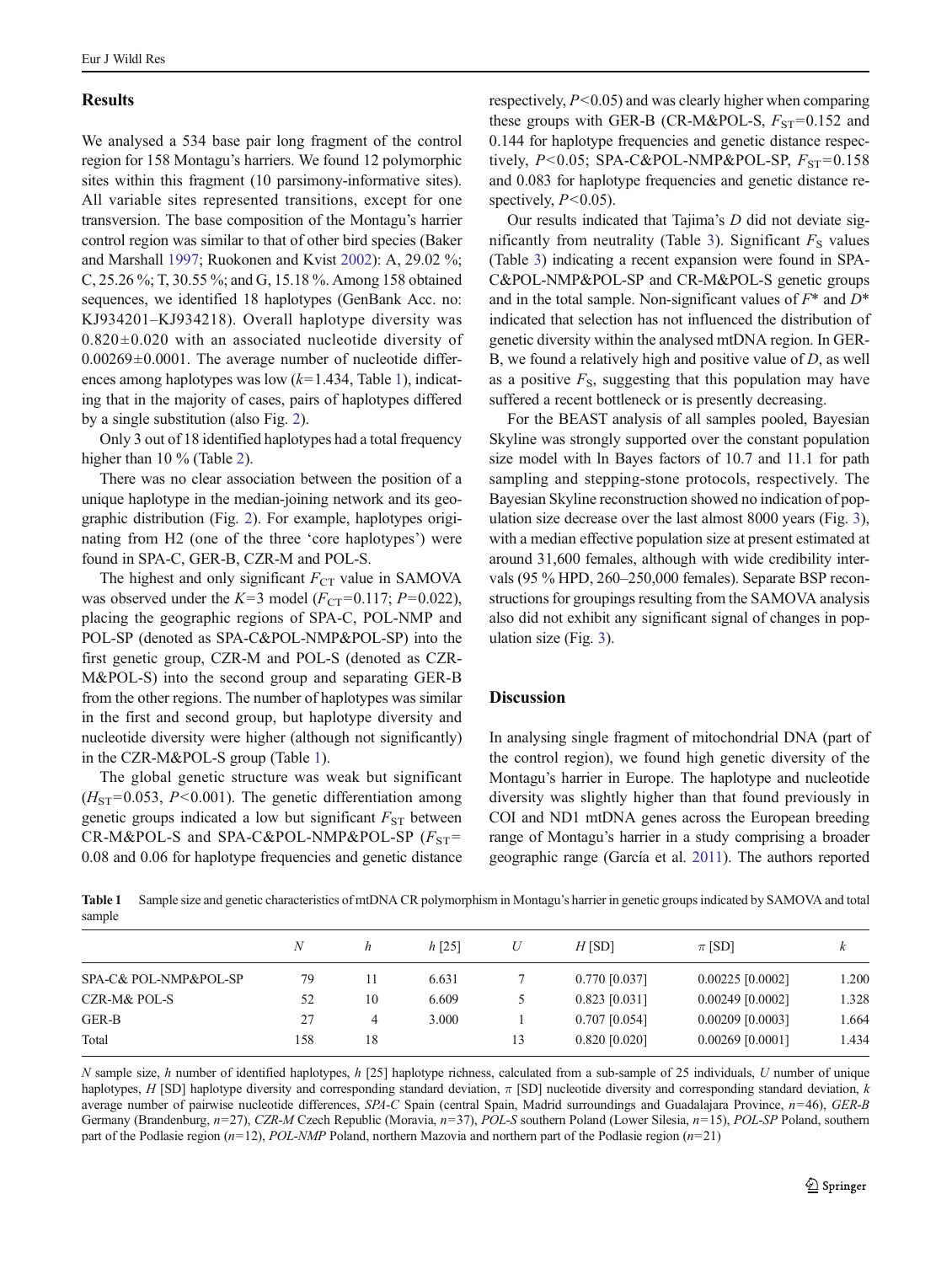<span id="page-5-0"></span>Fig. 2 Median-joining network of haplotypes. The size of a circle is proportional to the frequency of a haplotype in the total sample. Each line connecting circles represents a single mutation



haplotype diversity of 0.663 and nucleotide diversity of 0.0008, compared to the values of 0.82 and 0.0027 obtained

Table 2 Distribution of Montagu's harrier haplotypes in the genetic groups, indicated by SAMOVA

|                 | $SPA-C&$<br>POL-NMP&SP | $CZR-M&$<br>POL-S | <b>GER-B</b> | Total |
|-----------------|------------------------|-------------------|--------------|-------|
| H1              | 0.418                  | 0.154             | 0.444        | 0.335 |
| H <sub>2</sub>  | 0.051                  | 0.192             | 0.148        | 0.114 |
| H <sub>3</sub>  | 0.203                  | 0.327             |              | 0.209 |
| H4              |                        | 0.096             |              | 0.032 |
| H <sub>5</sub>  |                        | 0.019             |              | 0.006 |
| H <sub>6</sub>  |                        | 0.019             |              | 0.006 |
| H7              | 0.114                  | 0.115             |              | 0.095 |
| H8              | 0.038                  |                   |              | 0.019 |
| H <sub>9</sub>  | 0.013                  |                   |              | 0.006 |
| H10             | 0.038                  |                   |              | 0.019 |
| H11             | 0.013                  |                   |              | 0.006 |
| H12             | 0.063                  |                   |              | 0.032 |
| H13             | 0.038                  |                   |              | 0.019 |
| H14             | 0.013                  |                   |              | 0.006 |
| H15             |                        | 0.019             | 0.296        | 0.057 |
| H <sub>16</sub> |                        | 0.038             |              | 0.013 |
| H17             |                        | 0.019             |              | 0.006 |
| H18             |                        |                   | 0.111        | 0.019 |

Frequency in the group and total frequencies are reported

in the present study. However, we analysed fragments of hypervariable domains I and II of the non-coding mitochondrial control region, which usually shows higher polymorphisms than other mitochondrial genes (Ruokonen and Kvist [2002](#page-9-0)).

No polymorphisms were found in the mitochondrial ATP6 and CO3 sequences of the endemic and rare Black harrier (Circus maurus) of South Africa (Fuchs et al. [2014](#page-8-0)). However, these mitochondrial genes have a considerably lower mutation rate than the control region; hence, it is hard to compare the results of these studies. Haplotype diversity seems to be higher for Montagu's harrier than for some of the other European Accipitridae that had their hypervariable domains of the control region analysed: Spanish imperial eagle Aquila adalberti (Martínez-Cruz et al. [2004\)](#page-9-0), white-tailed eagle Haliaeetus albicilla (Hailer et al. [2007](#page-8-0); Honnen et al. [2010](#page-8-0); Langguth et al. [2013;](#page-9-0) Ponnikas et al. [2013\)](#page-9-0), Bonelli's eagle Hieraaetus fasciatus (Cadahía et al. [2007\)](#page-8-0), bearded vulture Gypaetus barbatus (Godoy et al. [2004;](#page-8-0) García et al. [2012\)](#page-8-0) and red kite Milvus milvus (Roques and Negro [2005\)](#page-9-0). However, these studies used shorter control region fragments than our study to estimate diversity. We can assume that the large size (around 50,000 pairs; Kuczyński and Krupiński [2014\)](#page-9-0) of the European breeding population of Montagu's harrier ensures the maintenance of genetic variability. Indeed, the BSP analysis suggested an effective population of females at ∼30,000, although 95 % CI of our estimate was very large (260–250,000).

A significant reduction in genetic diversity (estimated based on mtDNA control region polymorphism) in bird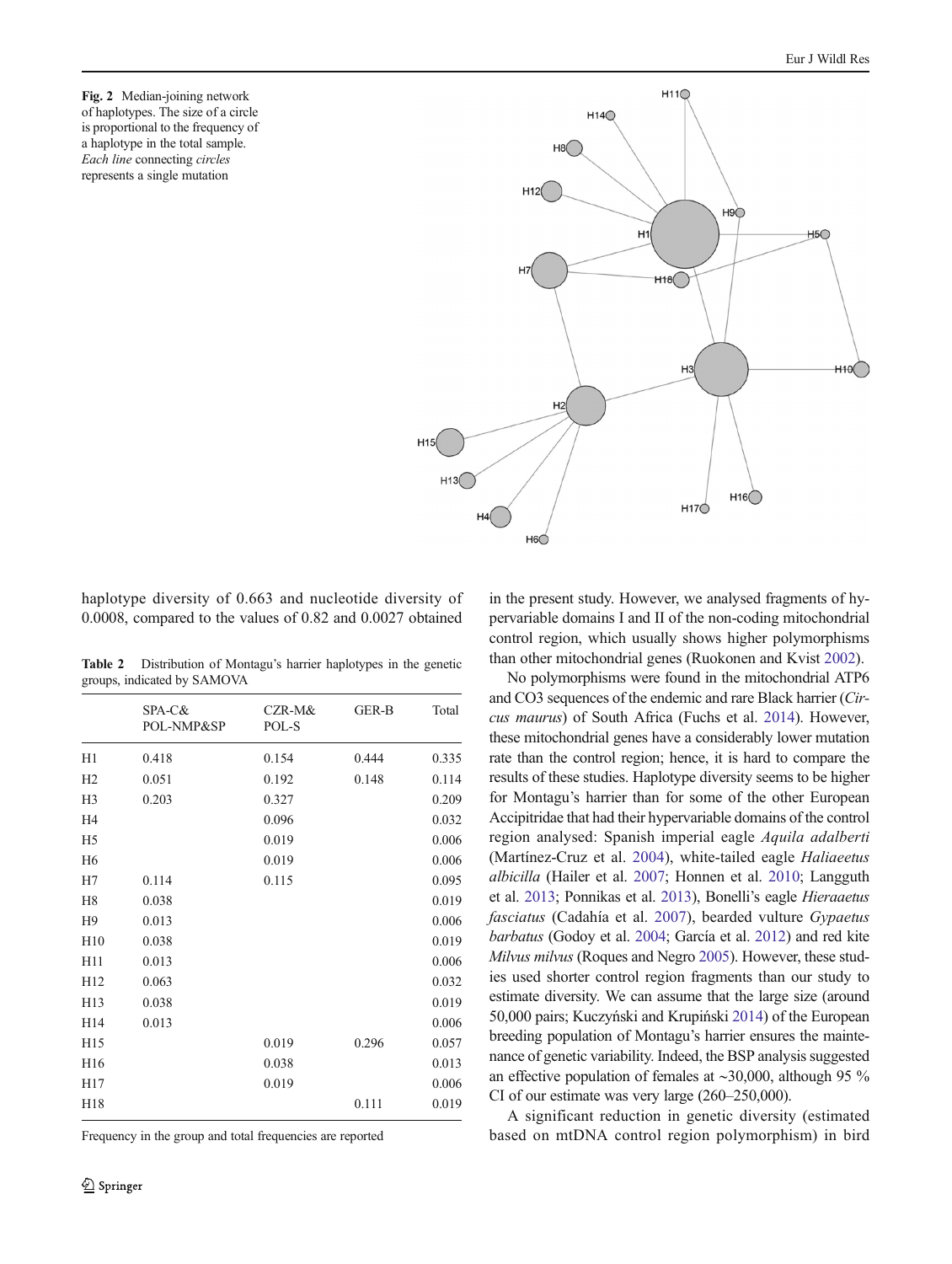<span id="page-6-0"></span>Table 3 Results of neutrality tests with corresponding  $P$  values for Montagu's harrier mtDNA haplotypes

|                                  | Tajima's test |    | Fu's test   |       | Fu and Li's tests |    |          |    |
|----------------------------------|---------------|----|-------------|-------|-------------------|----|----------|----|
|                                  | D             | Р  | $F_{\rm S}$ | Р     | F*                | P  | $D^*$    | P  |
| <b>SPA-C&amp; POL-NMP&amp;SP</b> | $-0.651$      | ns | $-4.507$    | 0.012 | 0.131             | ns | 0.497    | ns |
| CZR-M& POL-S                     | $-0.676$      | ns | $-3.770$    | 0.017 | $-1.513$          | ns | $-1.578$ | ns |
| <b>GER-M</b>                     | 1.055         | ns | 0.576       | ns    | 1.415             | ns | 1.070    | ns |
| Total                            | $-0.972$      | ns | $-10.645$   | 0.001 | $-0.285$          | ns | 0.096    | ns |
|                                  |               |    |             |       |                   |    |          |    |

populations experiencing bottleneck seems to be evident only if the number of individuals has dropped below 500 individuals (Jackson et al. [2013](#page-9-0)). It is possible that the reduction in the numbers experienced by the central European Montagu's harrier population in the 1980s, for example in Poland (Kuczyński and Krupiński [2014\)](#page-9-0), was not as severe as to significantly decrease genetic diversity. Similarly, the genetic after-effects of population decline were not detected in the case of the Japanese northern goshawk, suggesting that the past population decline has not been very serious (Asai et al. [2008\)](#page-8-0). The BSP analysis suggested no significant changes in the effective population size during the last 8000 years. The neutrality test (negative and significant values of Fu's  $F<sub>S</sub>$ ) suggested a recent expansion of the European population. Hence, it is possible that the high genetic diversity of European Montagu's harrier could be interlinked with the population expansion accompanied by a generation of new polymorphisms in the mtDNA control region. The rapid postglacial colonization of northern Europe and major population expansion were also suggested as an explanation of the higher

genetic diversity of the northern population of the whitetailed eagle H. albicilla (e.g., Estonia, Hailer et al. [2007\)](#page-8-0).

The lowest genetic diversity was found in Germany. The low genetic diversity of the population from this region was also suggested by García et al. [\(2011\)](#page-8-0), when analysing other mitochondrial genes. This suggests that in this region, genetic diversity is indeed reduced compared to other parts of Europe. Also, the neutrality tests indicated that this population experienced a recent bottleneck or is presently decreasing. However, verification of decreased genetic diversity in Germany requires further studies, especially those including samples from other regions of the country.

We found low genetic differentiation among the investigated regions. Moreover, some geographically isolated breeding areas (e.g., northeastern Poland and central Spain) were included in a common genetic group. This confirms previous observations based on other mitochondrial and nuclear markers (García et al. [2011;](#page-8-0) Rutkowski et al. [2014](#page-9-0)). Small genetic differentiation, estimated using both maternally (García et al. [2011](#page-8-0); this study) and bi-parentally inherited



Fig. 3 Bayesian Skyline plot (BSP) for the European population of Montagu's harrier. A per-lineage substitution rate of 7.4 %  $Ma^{-1}$  was assumed to estimate the timescale using BEAST software. a BSP analysis for all samples pooled. Median effective population size at present time was estimated at 31,600 females (95 % CI ∼260–251,800) assuming an average generation time of 4 years. b Results of separate

BSP analyses for three genetic groups indicated by SAMOVA results (I: SPA-C&POL-NMP&POL-SP; II: CZR-M&POL-S; III: GER-B). Median effective population sizes at the present time, assuming an average generation time of 4 years, are estimated for 16,000 females for group I (95 % HPD, 147–143,500), 29,000 females for group II (184– 273,600) and 2630 females for group III (8–33,800)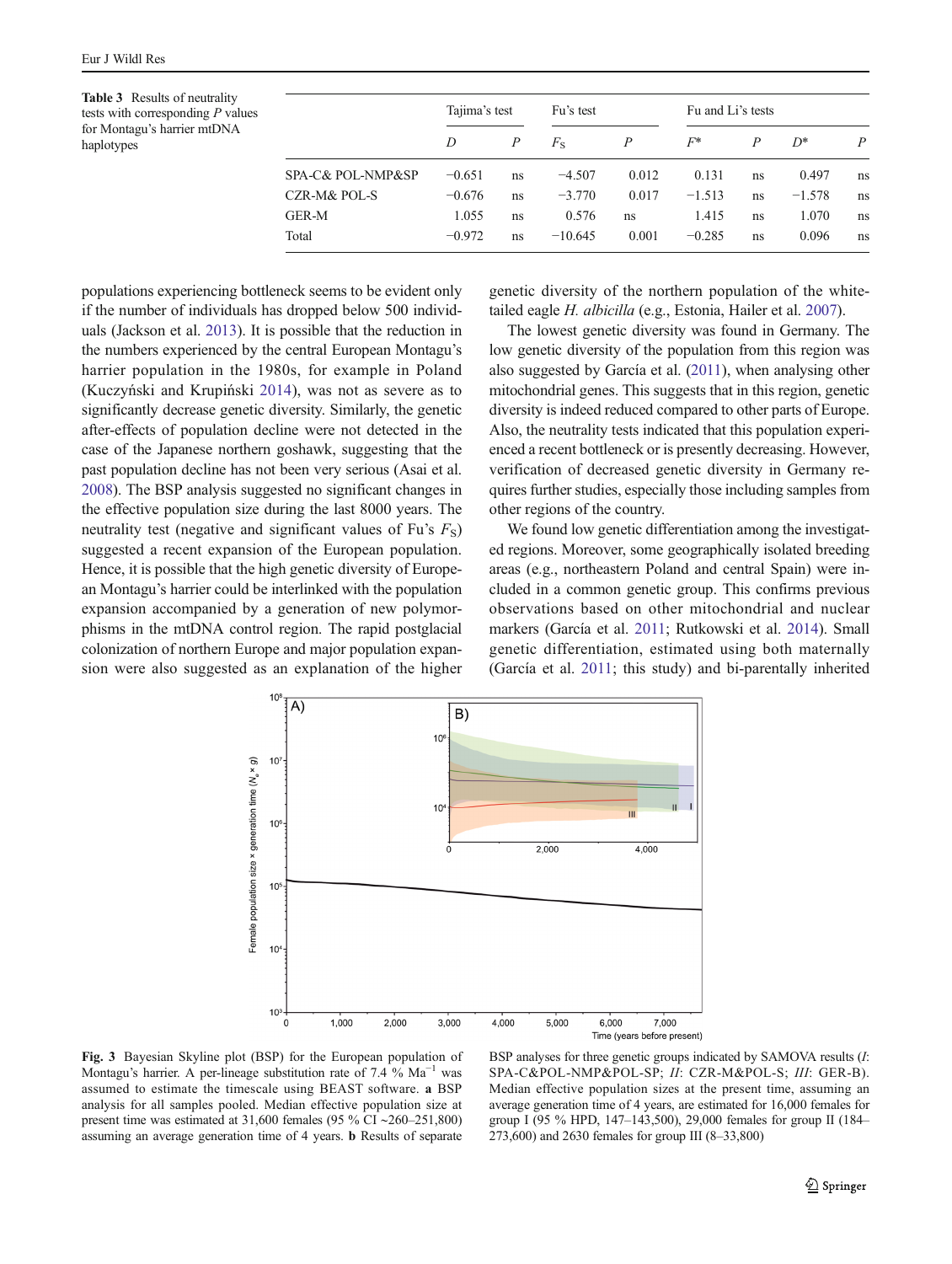markers (Rutkowski et al. [2014\)](#page-9-0), suggests that this is not a sex-specific pattern. As stated by García et al. [\(2011](#page-8-0)), a low level of population structure in the European population probably reflects the long-distance migration behaviour of the species. The authors indicated food availability during winter and wind conditions as the expected reasons for gene pool mixing between the two main migratory routes. This could explain the lack of significant differentiation among breeding populations from western (Spain) and eastern Europe (northeastern Poland), despite the fact that the birds follow different migratory routes (Trierweiler et al. [2006\)](#page-10-0).

Although many migratory bird species with wide geographical distribution are composed of different subpopulations using distinct migratory routes, the lack of a clear differentiation between the migratory flyways of the Montagu's harrier is not an exception (e.g., Liu et al. [2012;](#page-9-0) Kraus et al. [2013\)](#page-9-0). Moreover, it was shown that the species presents low philopatry and a high capacity for natal dispersal in both sexes—the behaviour favouring gene flow among populations (Limiñana et al. [2012](#page-9-0)). Low genetic differentiation is frequently observed in birds (Crochet [2000\)](#page-8-0), including many Accipitridae (Martínez-Cruz et al. [2004;](#page-9-0) Hull et al. [2008a](#page-9-0); Takaki et al. [2009;](#page-10-0) Bourke et al. [2010\)](#page-8-0). Recent phylogenetic study of harriers has also suggested that a low level of genetic structuring could be characteristic for many other members of the Circus genus (Oatley et al. [2015\)](#page-9-0). However, even for widespread raptors that are highly mobile, the population's genetic structure might be substantial if regional variation in habitat occurs (Hull et al. [2008b;](#page-9-0) Lerner et al. [2009\)](#page-9-0). Presently, the European breeding population of Montagu's harrier nests mainly in crop fields, and the agricultural landscape dominates in many parts of the continent, so breeding habitat availability seems to be widespread. Obviously, the mobility of Montagu's harrier, its capability of long distance dispersal, the broad availability of breeding habitats (intensive farming) and low level of philopatry prevent substantial genetic differentiation.

As with our results, the majority of polymorphisms observed by García et al. [\(2011](#page-8-0)) were due to single-nucleotide substitutions (mean  $k=1.47$ , compared to  $k=1.43$  in our study). Hence, our study confirmed that the European breeding population presents a high number of mitochondrial haplotypes, differing mainly by single substitutions. Indeed, the nucleotide diversity of the Montagu's harrier found in our study seems to be lower than values reported for the hypervariable domains of the control region in other European Accipitridae (Godoy et al. [2004;](#page-8-0) Martínez-Cruz et al. [2004](#page-9-0); Hailer et al. [2007](#page-8-0); Honnen et al. [2010](#page-8-0); García et al. [2012](#page-8-0); Langguth et al. [2013](#page-9-0); Ponnikas et al. [2013](#page-9-0)). Higher nucleotide diversity in these species could be interlinked with the presence of different mitochondrial lineages in Europe. Indeed, two distinct haplogroups were found in European populations of the white-tailed eagle (Hailer et al. [2007;](#page-8-0) Honnen et al.

[2010;](#page-8-0) Langguth et al. [2013;](#page-9-0) Ponnikas et al. [2013](#page-9-0)), bearded vulture (Godoy et al. [2004\)](#page-8-0) and black vulture Aegypius monachus (Poulakakis et al. [2008](#page-9-0)). The presence of two haplogroups is usually connected to the existence of eastern and western glacial refugia, from which the species had expanded. After postglacial range expansion, the two lineages admixed, leading to the current lack of geographic separation of different lineages, as was shown for some European raptors (e.g. Godoy et al. [2004](#page-8-0); Hailer et al. [2007](#page-8-0); Langguth et al. [2013\)](#page-9-0). A shorter isolation period during the interglacial phases of steppe-associated species compared to temperate fauna led to smaller genetic differentiation between refugia, as did the larger areas of refugia resulting from the wide distribution of periglacial steppes during glacial periods (Hailer et al. [2007;](#page-8-0) García et al. [2011\)](#page-8-0). In our study, we did not find separate lineages of Montagu's harrier. The two 'core' haplotypes differ only by one substitution; hence, their origin in different glacial refugia is rather unlikely. It is possible that Montagu's harrier, as opposed to the white-tailed eagle or vultures, colonized Europe from a single glacial refugium. Although the limited geographic range of sampling in our study prevents us from identifying this refugium, the low genetic differentiation between Spanish and central European harriers suggests that it could be located within the Iberian Peninsula.

## **Conclusions**

We found high genetic diversity in the European breeding population of Montagu's harrier, reflecting the large population size of the species. Despite some reduction in the number of occupied territories and the number of breeding pairs in the near past, interlinked with the gradual disappearance of natural nesting habitats (wetlands and river valleys), the size of the population probably did not reach the critical value required to significantly decrease the diversity of the genetic pool. Montagu's harrier shifted to a new breeding habitat (the agricultural landscape) quickly enough to retain a high level of genetic variability. However, we found decreased genetic variability related to a recent bottleneck or current decrease of population size in Germany's breeding population. The genetic structure of European breeding populations was weakly pronounced, which agrees with the low level of philopatry and high dispersal ability of Montagu's harrier. The analysis of mtDNA genealogy indicated two frequent, closely related haplotypes and many low-frequency and/or unique haplotypes, differing from them by a small number of substitutions. There was no clear connection between the position of the haplotype in the genealogy and its geographical distribution. We speculate that, in agreement with previous research, this pattern reflects the short time of isolation during interglacial periods and the wide distribution of steppes during glaciation.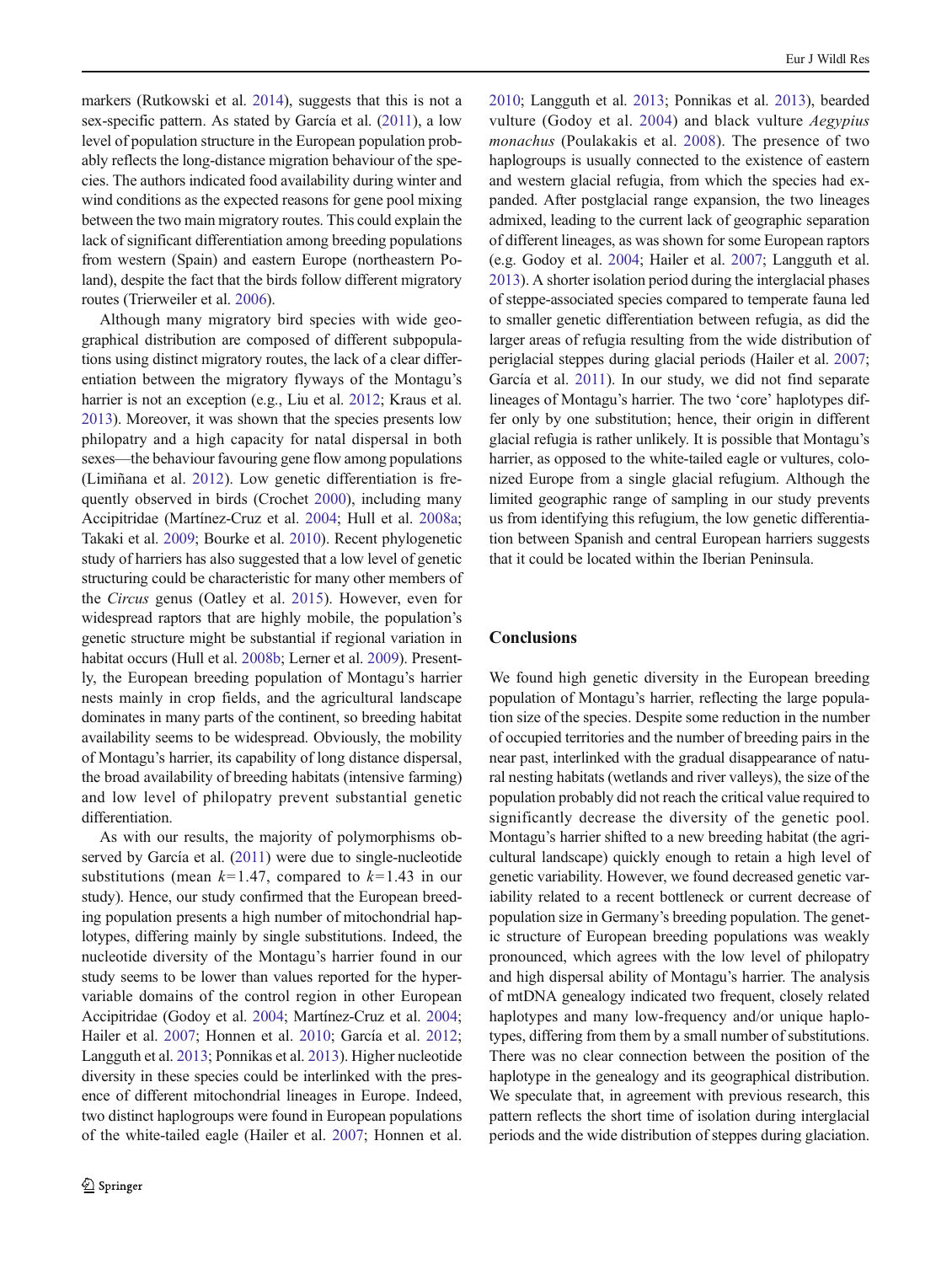<span id="page-8-0"></span>Acknowledgments This study was financed by the National Science Centre (grant nr N N304 157839). We are grateful to Piotr Zabłocki, Michał Wolny for providing samples from southern Poland, and Raul Alonso Moreno (BRINZAL), Manuel Galan Crespo (GREFA) and Miguel Angel Hernandez for collecting samples in Spain. Ewa Suchecka was extremely helpful in laboratory work. We are grateful to Dr. Frank Hailer and another anonymous reviewer for valuable comments on the manuscript.

#### References

- Agostini N, Logozzo D (1997) Autumn migration of accipitriformes through Italy en route to Africa. Avocetta 21:174–179
- Allentoft ME, O'Brien J (2010) Global amphibian declines, loss of genetic diversity and fitness: a review. Diversity 2:47–71
- Arroyo B, García JT, Bretagnolle V (2002) Conservation of Montagu's harrier (Circus pygargus) in agricultural areas. Anim Conserv 5: 283–290
- Asai S, Akoshima D, Yamamoto Y, Shigeta Y, Matsue M, Momose H (2008) Current status of the northern goshawk accipiter Gentilis in Japan based on mitochondrial DNA. Ornithol Sci 7:143–156
- Avise JC, Aquadro CF (1982) A compariative study of genetic distances in the vertebrates, patterns and correlations. In: Hecht MK, Wallace B, Prance GT (eds) Evolutionary biology vol. 15. Plenum Press, New York, pp 151–185
- Baele G, Lemey P, Bedford T, Rambaut A, Suchard MA, Alekseyenko AV (2012) Improving the accuracy of demographic and molecular clock model comparison while accommodating phylogenetic uncertainty. Mol Biol Evol 29:2157–2167
- Baele G, Li WLS, Drummond AJ, Suchard MA, Lemey P (2013) Accurate model selection of relaxed molecular clocks in Bayesian phylogenetics. Mol Biol Evol 30:239–243
- Baker AJ, Marshall HD (1997) Mitochondrial control region sequences as tools for understanding evolution. In: Mindell DP (ed) Avian molecular evolution and systematics. Academic, San Diego
- Bandelt H-J, Forster P, Röhl A (1999) Median-joining networks for inferring intraspecific phylogenies. Mol Biol Evol 16:37–48
- Barrowclough GF (1983) Biochemical studies of microevolutionary processes. In: Brush AH, Clark GA Jr (eds) Perspectives in ornithology. University of Cambridge Press, Cambridge, pp 223–261
- Bazin E, Glémin S, Galtier N (2006) Population size does not influence mitochondria genetic diversity in animals. Science 312(5773):570– 2. doi[:10.1126/science.1122033](http://dx.doi.org/10.1126/science.1122033)
- Bourke BP, Frantz AC, Lavers CP, Davison A, Dawson DA, Burke TA (2010) Genetic signatures of population change in the British golden eagle (Aquila chrysaetos). Conserv Genet 11:1837–1846. doi:[10.](http://dx.doi.org/10.1007/s10592-010-0076-x) [1007/s10592-010-0076-x](http://dx.doi.org/10.1007/s10592-010-0076-x)
- Cadahía L, Negro JJ, Urios V (2007) Low mitochondrial DNA diversity in the endangered Bonelli's eagle (Hieraaetus fasciatus) from SW Europe (Iberia) and NW Africa. J Ornithol 148:99–104
- Caizergues A, Rätti O, Helle P, Rotelli L, Ellison L, Rasplus J-Y (2003) Population genetic structure of male black grouse (Tetrao tetrix L.) in fragmented vs. continuous landscapes. Mol Ecol 12:2297–2305
- Clarke R (1996) Montagu's harrier. Arlequin, Chelmsford
- Cramp S, Simmons KEL (1980) The birds of the western paleartic, vol 2. Oxford University Press, Oxford
- Crochet P-A (2000) Genetic structure of avian populations: allozymes revisited. Mol Ecol 9:1463–1469
- Crozier RH (1997) Preserving the information content of species: genetic diversity, phylogeny, and conservation worth. Annu Rev Ecol Syst 28:243–268
- de Volo SB, Reynolds RT, Sonsthagen SA, Talbot SL, Antolin MF (2013) Phylogeography, postglacial gene flow, and population history of

North American northern goshawks (Accipiter Gentilis). Auk 130: 342–354. doi[:10.1525/auk.2013.12120](http://dx.doi.org/10.1525/auk.2013.12120)

- Drummond AJ, Suchard MA, Xie D, Rambaut A (2012) Bayesian phylogenetics with BEAUti and the BEAST 1.7. Mol Biol Evol 29: 1969–1973
- Dupanloup I, Schneider S, Excoffier L (2002) A simulated annealing approach to define the genetic structure of populations. Mol Ecol 11:2571–81
- Excoffier L, Lischer HEL (2010) Arlequin suite ver 3.5: a new series of programs to perform population genetics analyses under linux and windows. Mol Ecol Resour 10:564–567. doi[:10.1111/j.1755-0998.](http://dx.doi.org/10.1111/j.1755-0998.2010.02847.x) [2010.02847.x](http://dx.doi.org/10.1111/j.1755-0998.2010.02847.x)
- Fluxus Technology Ltd.: [http://www.fluxus-engineering.com](http://www.fluxus-engineering.com/)
- Fu YX (1997) Statistical tests of neutrality of mutations against population growth, hitchhiking and background selection. Genetics 147: 915–925
- Fu YX, Li WH (1993) Statistical tests of neutrality of mutations. Genetics 133:693–709
- Fuchs J, Simmons RE, Mindell DP, Bowie RCK, Oatley G (2014) Lack of mtDNA genetic diversity in the black harrier Circus maurus, a southern African endemic. Ibis 156:227–230. doi:[10.1111/ibi.12103](http://dx.doi.org/10.1111/ibi.12103)
- Gaggiotti OE, Bekkevold D, Jørgensen HBH, Foll M, Carvalho GR, Andre C, Ruzzante DE (2009) Disentangling the effects of evolutionary, demographic, and environmental factors influencing genetic structure of natural populations: Atlantic herring as a case study. Evolution 63:2939–2951. doi[:10.1111/j.1558-5646.2009.00779.x](http://dx.doi.org/10.1111/j.1558-5646.2009.00779.x)
- García JT, Arroyo BE (1998) Migratory movements of Montagu's harriers circus pygargus: a review. Bird Study 45:188–194
- García JT, Alda F, Terraube J, Mougeot F, Sternalski A, Bretagnolle V, Arroyo B (2011) Demographic history, genetic structure and gene flow in a steppe-associated raptor species. BMC Evol Biol 11:333. doi:[10.1186/1471-2148-11-333](http://dx.doi.org/10.1186/1471-2148-11-333)
- García CB, Gil JA, Alcántara M, González J, Cortés MR, Bonafonte JI, Arruga MV (2012) The present Pyrenean population of bearded vulture (Gypaetus barbatus): its genetic characteristics. J Biosci 37:689–694
- Godoy JA, Negro JJ, Hiraldo F, Donázar JA (2004) Phylogeography, genetic structure and diversity in the endangered bearded vulture (gypaetus barbatus, L) as revealed by mitochondrial DNA. Mol Ecol 13(2):371–390. doi[:10.1046/j.1365-294X.2003.02075.x](http://dx.doi.org/10.1046/j.1365-294X.2003.02075.x)
- Greenwood PJ, Harvey PH (1982) The natal and breeding dispersal of birds. Annu Rev Ecol Syst 45:188–194
- Hailer F, Helander B, Folkestad AO, Ganusevich SA, Garstad S, Hauff P, Koren C, Masterov VB, Nygard T, Rudnick JA, Shiraki S, Skarphedinsson K, Volke V, Villa F, Vila C (2007) Phylogeography of white-tailed eagle, a generalist with a large dispersal capacity. J Biogeogr 34(7):1193–1206. doi[:10.1111/j.1365-](http://dx.doi.org/10.1111/j.1365-2699.2007.01697.x) [2699.2007.01697.x](http://dx.doi.org/10.1111/j.1365-2699.2007.01697.x)
- Hall TA (1999) BioEdit: a user-friendly biological sequence alignment editor and analysis program for windows 95/98/NT. Nucleic Acids Symp Ser 41:95–98
- Hammer R, Harper DAT, Ryan PD (2001) PAST: paleontological statistics software package for education and data analysis. Palaeontol Electron 4(1):9, [http://palaeo-electronica.org/2001\\_1/past/issue1\\_](http://palaeo-electronica.org/2001_1/past/issue1_01.htm) [01.htm](http://palaeo-electronica.org/2001_1/past/issue1_01.htm)
- Hewitt GM (2004) Genetic consequences of climatic oscillations in the quaternary. Philos Trans R Soc Lond B 359:183–195
- Honnen A-C, Hailer F, Kenntner N, Literák I, Dubská L, Zachos FE (2010) Mitochondrial DNA and nuclear microsatellites reveal high diversity and genetic structure in an avian top predator, the whitetailed sea eagle, in central Europe. Biol J Linn Soc 99:727–737
- Hudson RR, Boos DD, Kaplan NL (1992) A statistical test for detecting geographic subdivision. Mol Biol Evol 9:138–151
- Hull JM, Girman DJ (2005) Effects of Holocene climate change on the historical demography of migrating sharp-shinned hawks (accipiter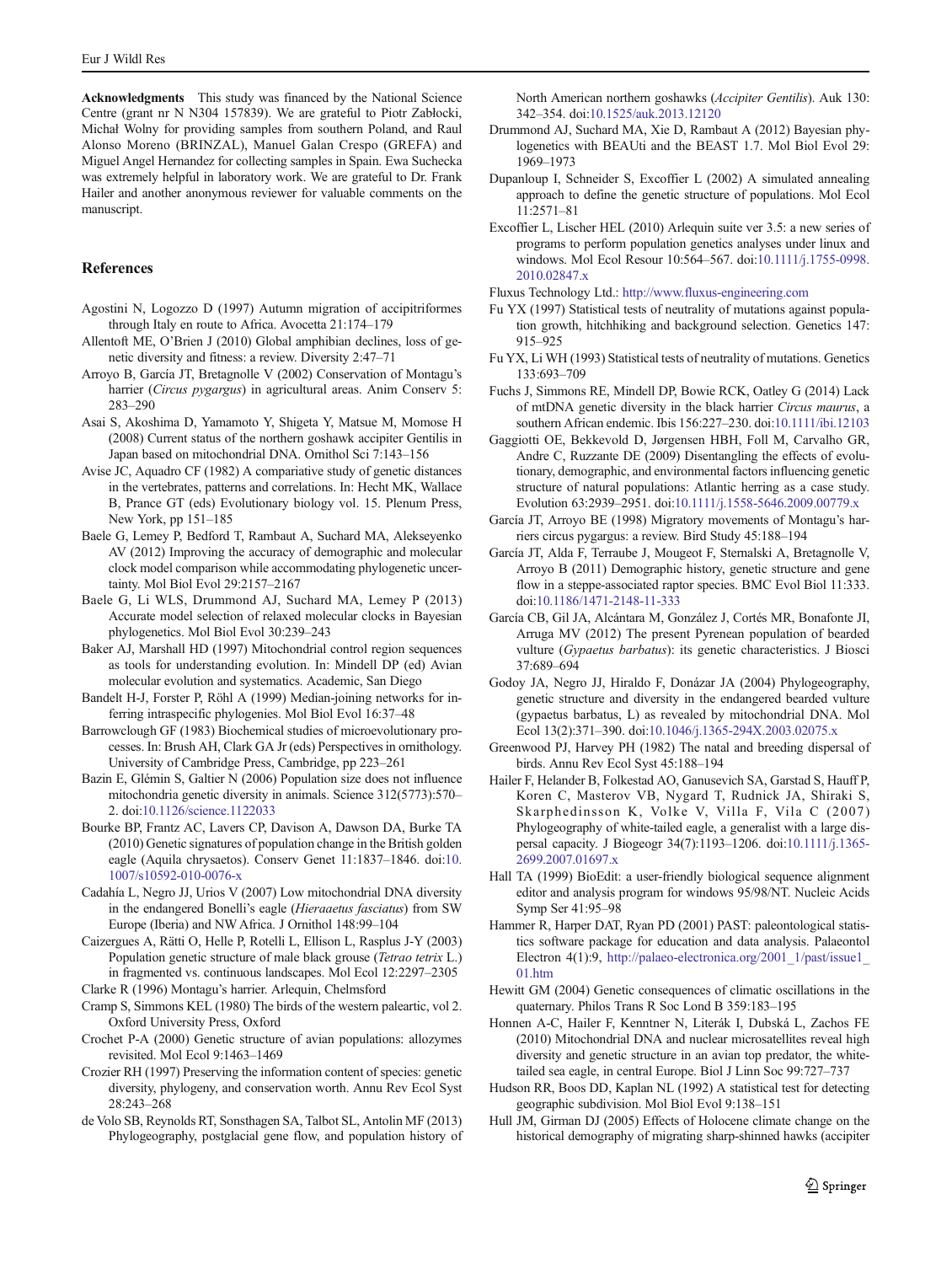<span id="page-9-0"></span>striatus velox) in North America. Mol Ecol 14(1):159–170. doi:[10.](http://dx.doi.org/10.1111/j.1365-294X.2004.02366.x) [1111/j.1365-294X.2004.02366.x](http://dx.doi.org/10.1111/j.1365-294X.2004.02366.x)

- Hull JM, Anderson R, Bradbury M, Estep JA, Ernest HB (2008a) Population structure and genetic diversity in Swainson's hawks (buteo swainsoni): implications for conservation. Conserv Genet 9: 305–316. doi[:10.1007/s10592-007-9342-y](http://dx.doi.org/10.1007/s10592-007-9342-y)
- Hull JM, Hull AC, Sacks BN, Smith JP, Ernest HB (2008b) Landscape characteristics influence morphological and genetic differentiation in a widespread raptor (buteo jamaicensis). Mol Ecol 17(3):810– 824. doi[:10.1111/j.1365-294X.2007.03632.x](http://dx.doi.org/10.1111/j.1365-294X.2007.03632.x)
- Jackson H, Morgan BJT, Groombridge JJ (2013) How closely do measures of mitochondrial DNA control region diversity reflect recent trajectories of population decline in birds? Conserv Genet 14:1291– 1296
- Keane TM, Creevey CJ, Pentony MM, Naughton TJ, McLnerney JO (2006) Assessment of methods for amino acid matrix selection and their use on empirical data shows that ad hoc assumptions for choice of matrix are not justified. BMC Evol Biol 6:29. doi[:10.1186/1471-](http://dx.doi.org/10.1186/1471-2148-6-29) [2148-6-29](http://dx.doi.org/10.1186/1471-2148-6-29)
- Kimura M (1980) A simple method for estimating evolutionary rate of base substitution through comparative studies of nucleotide sequences. J Mol Evol 16:111–120
- Kraus RH, van Hooft P, Megens HJ, Tsvey A, Fokin SY, Ydenberg RC, Prins HH (2013) Global lack of flyway structure in a cosmopolitan bird revealed by a genome wide survey of single nucleotide polymorphisms. Mol Ecol 22(1):41–55. doi[:10.1111/mec.12098](http://dx.doi.org/10.1111/mec.12098)
- Kretzmann MB, Capote N, Gautschi B, Godoy JA, Donázar JA, Negro JJ (2003) Genetically distinct island populations of the Egyptian vulture (neophron percnopterus). Conserv Genet 4:697–706
- Krogulec J (1997) Montagu's harrier Circus pygargus. In: Hagemeijer WJM, Blair MJ (eds) The EBCC Atlas of European breeding birds: their distribution and abundance. T & AD Poyser, London, pp 150– 151
- Krupiński D, Lewak J, Rzępoła M, Szulak K (2012) Breeding biology of the Montagu's harrier (circus pygargus) in east-central Poland and implications for its conservation. Zool Ecol 22:86–92
- Kuczyński L, Krupiński D (2014) National qualification of Montagu's harrier. Annu Rep. Towarzystwo Przyrodnicze "Bocian", Poznań-Warszawa, pp 1–46. [In Polish with English summary]
- Langguth T, Honnen A-C, Hailer F, Mizera T, Skoric S, Väli Ü, Zachos FE (2013) Genetic structure and phylogeography of a European flagship species, the white-tailed sea eagle Haliaeetus albicilla. J Avian Biol 44:263–271
- Lee PLM, Bradbury RB, Wilson JD, Flanagan NS, Richardson L, Perkins AJ, Krebs JR (2001) Microsatellite variation in the yellowhammer Embrezia citrinella: population structure of declining farmland bird. Mol Ecol 10:1633–1644. doi[:10.1046/j.1365-294X.2001.01305.x](http://dx.doi.org/10.1046/j.1365-294X.2001.01305.x)
- Leffler EM, Bullaughey K, Matute DR, Meyer WK, Ségurel L et al (2012) Revisiting an old riddle: what determines genetic diversity levels within species? PLoS Biol 10(9), e1001388
- Lerner HRL, Johnson JA, Lindsay AR, Kiff LF, Mindell DP (2009) It's not too late for the harpy eagle (Harpia harpyja): high levels of genetic diversity and differentiation can fuel conservation programs. PLoS ONE 4(10), e7336. doi[:10.1371/journal.pone.0007336](http://dx.doi.org/10.1371/journal.pone.0007336)
- Librado P, Rozas J (2009) DNASP v5: a software for comprehensive analysis of DNA polymorphism data. Bioinformatics 25:1451–1452
- Limiñana R, García JT, González JM, Guerrero A, Lavedán J, Moreno JD, Román-Muñoz A, Palomares LE, Pinilla A, Ros G, Serrano C, Surroca M, Tena J, Arroyo B (2012) Philopatry and natal dispersal of montagu's harriers (circus pygargus) breeding in Spain: a review of existing data. Eur J Wildl Res 58(3):549–555. doi:[10.1007/](http://dx.doi.org/10.1007/s10344-011-0602-2) [s10344-011-0602-2](http://dx.doi.org/10.1007/s10344-011-0602-2)
- Liu Y, Keller I, Heckel G (2012) Breeding site fidelity and winter admixture in a long-distance migrant, the tufted duck (Aythya fuligula). Hered (Edinb) 109(2):108–16. doi[:10.1038/hdy.2012.19](http://dx.doi.org/10.1038/hdy.2012.19)
- Martínez-Cruz B, Godoy JA, Negro JJ (2004) Population genetics after fragmentation: the case of the endangered Spanish imperial eagle (Aquila adalberti). Mol Ecol 13:2243–2255. doi:[10.1111/j.1365-](http://dx.doi.org/10.1111/j.1365-294X.2004.02220.x) [294X.2004.02220.x](http://dx.doi.org/10.1111/j.1365-294X.2004.02220.x)
- Mira S, Arnaud-Haond S, Palma L, Cancela ML, Beja P (2013) Largescale population genetic structure in Bonelli's eagle Aquila fasciata. Ibis 155:485–498. doi[:10.1111/ibi.12065](http://dx.doi.org/10.1111/ibi.12065)
- Mrlík VJ, Hruška K, Poprach O, Suchý JV, Závalský O (2002) Breeding distribution, population size, dynamics, ecology and protection of Montagu's harrier circus pygargus in the Czech Republic. Ornithol Anz 41:175–182
- Mundy NI, Winchell CS, Woodruff DS (1997) Genetic differences between the endangered San Clemente island loggerhead shrike lanius ludovicianus mearnsi and two neighboring subspecies demonstrated by mtDNA control region and cytochrome b sequence variation. Mol Ecol 6(1):29–37
- Newton I (2003) The speciation and biogeography of birds. Academic Press, San Diego. C.A
- Oatley G, Simmons RE, Fuchs J (2015) A molecular phylogeny of the harriers (Circus, accipitridae) indicate the role of long distance dispersal and migration in diversification. Mol Phylogenet Evol 85:150–160
- Petit RJ, El Mousadik A, Pons O (1998) Identifying populations for conservation on the basis of genetic markers. Conserv Biol 12: 844–855
- Ponnikas S, Kvist L, Ollila T, Stjernberg T, Orell M (2013) Genetic structure of an endangered raptor at individual and population levels. Conserv Genet 14:1135–1147
- Poulakakis N, Antoniou A, Mantziou G, Parmakelis A, Skartsi T, Vasilakis D et al (2008) Population structure, diversity, and phylogeography in the near-threatened Eurasian black vultures Aegypius monachus (Falconiformes; Accipitridae) in Europe: insights from microsatellite and mitochondrial DNA variation. Biol J Linn Soc 95:859–872. doi:[10.1111/j.1095-8312.2008.01099.x](http://dx.doi.org/10.1111/j.1095-8312.2008.01099.x)
- Reed DH, Frankham R (2003) Correlation between fitness and genetic diversity. Conserv Biol 17:230–237. doi[:10.1046/j.1523-1739.](http://dx.doi.org/10.1046/j.1523-1739.2003.01236.x) [2003.01236.x](http://dx.doi.org/10.1046/j.1523-1739.2003.01236.x)
- Rhodes OE Jr, Smith LM, Chesser RK (1993) Temporal components of genetic variation in migrating and wintering American wigeon. Can J Zool 71:2229–2235
- Roques S, Negro JJ (2005) MtDNA genetic diversity and population history of a dwindling raptorial bird, the red kite (milvus milvus). Biol Conserv 126:41–50. doi[:10.1016/j.biocon.2005.04.020](http://dx.doi.org/10.1016/j.biocon.2005.04.020)
- Rozen S, Skaletsky H (2000) Primer3 on the WWW for general users and for biologist programmers. Methods Mol Biol 132:365–386
- Ruokonen M, Kvist L (2002) Structure and evolution of the avian mitochondrial control region. Mol Phylogenet Evol 23:422–432. doi[:10.](http://dx.doi.org/10.1016/S1055-7903(02)00021-0) [1016/S1055-7903\(02\)00021-0](http://dx.doi.org/10.1016/S1055-7903(02)00021-0)
- Rutkowski R, Rejt L, Tereba A, Gryczyńska-Siemiątkowska A, Janic B (2010) Population genetic structure of the European kestrel Falco tinnunculus in Central Poland. Eur J Wildl Res 56:297–305. doi[:10.](http://dx.doi.org/10.1007/s10344-009-0320-1) [1007/s10344-009-0320-1](http://dx.doi.org/10.1007/s10344-009-0320-1)
- Rutkowski R, Keller M, Jagołkowska P (2012) Population genetics of the hazel hen Bonasa bonasia in Poland assessed with non-invasive samples. Cent Eur J Biol 7:759–775
- Rutkowski R, Krupiński D, Kitowski I, Gryczyńska A (2014) Preliminary analysis of genetic variability in Montagu's harrier (Circus pygargus) using cross-amplified microsatellites. Ann Zool 64:535–547
- Sonsthagen SA, Talbot SA, White CM (2004) Gene flow and genetic characterization of northern goshawk breeding in Utah. Condor 106:826–836. doi:[10.1650/7448](http://dx.doi.org/10.1650/7448)
- Sonsthagen SA, Rosenfield RN, Bielefeldt J, Murphy RK, Stewart AC, Stout WE, Driscoll TG, Bozek MA, Sloss BL, Talbot SL (2012) Genetic and morphological divergence among Cooper's hawk (accipiter cooperii) populations breeding in north-central and western North America. Auk 129:427–437. doi:[10.1525/auk.2012.11166](http://dx.doi.org/10.1525/auk.2012.11166)